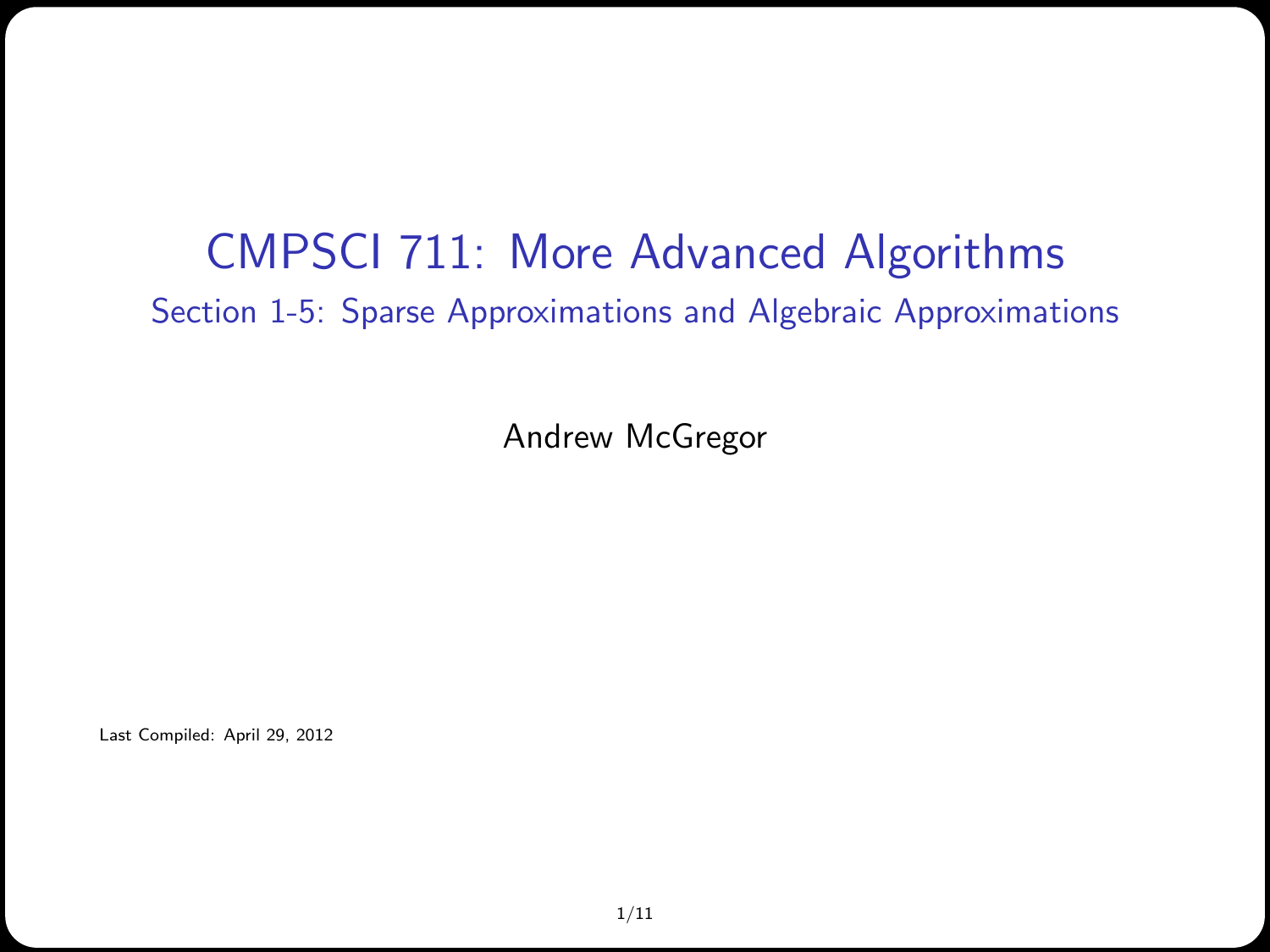# Sparse Recovery

 $\triangleright$  Goal: Find g such that  $||f - g||_1$  is minimized subject to the constraint that  $g$  has at most  $k$  non-zero entries.

$$
\blacktriangleright
$$
 Define Err<sup>k</sup> $(f)$  = min<sub>g:||g||\_0 \leq k</sub>  $||f - g||_1$ 

- ► Exercise: Err ${}^k(f)=\sum_{i\not\in S}|f_i|$  where  $S$  are indices of  $k$  largest  $f_i$
- ► Using  $O(\epsilon^{-1} k \log n)$  space, we can find  $\widetilde{g}$  such that  $\|\widetilde{g}\|_0 \leq k$  and

$$
\|\tilde{g} - f\|_1 \leq (1 + \epsilon) \mathsf{Err}^k(f)
$$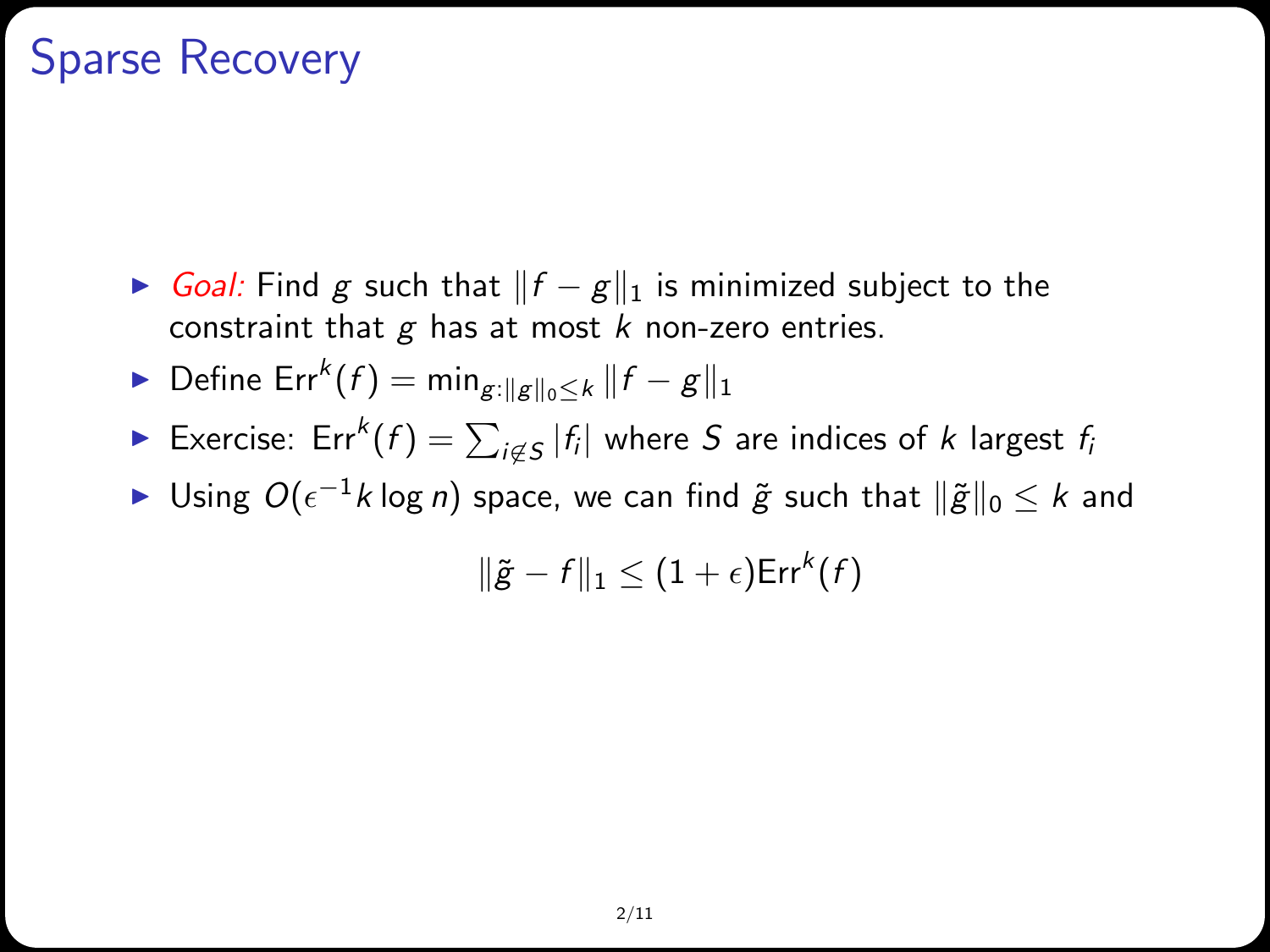## Count-Min Revisited

 $\blacktriangleright$  Consider Count-Min sketch with depth  $d = O(\log n)$ , width  $w = \frac{4k}{\epsilon}$ 

• For 
$$
i \in [n]
$$
, let  $\tilde{f}_i = c_{j,h_j(i)}$  for some row  $j \in [d]$ .

- Exect Let  $S = \{i_1, \ldots, i_k\}$  be the indices with maximum frequencies. Let A<sub>i</sub> be the event that there doesn't exist  $k \in S \setminus i$ , with  $h_i(i) = h_i(k)$ .
- $\triangleright$  Then for  $i \in [n]$ ,

$$
\mathbb{P}\left[|f_i - \tilde{f}_i| \ge \epsilon \frac{\text{Err}^k(f)}{k}\right] = \mathbb{P}\left[\neg A_i\right] \times \mathbb{P}\left[|f_i - \tilde{f}_i| \ge \epsilon \frac{\text{Err}^k(f)}{k}|\neg A_i\right] +
$$
  

$$
\mathbb{P}\left[A_i\right] \times \mathbb{P}\left[|f_i - \tilde{f}_i| \ge \epsilon \frac{\text{Err}^k(f)}{k}|A_i\right]
$$
  

$$
\le \mathbb{P}\left[\neg A_i\right] + \mathbb{P}\left[|f_i - \tilde{f}_i| \ge \epsilon \frac{\text{Err}^k(f)}{k}|A_i\right]
$$
  

$$
\le k/w + 1/4 < 1/2
$$

 $\blacktriangleright$  With high probability, all  $f_i$  are approximated up to error  $\epsilon \mathsf{Err}^k(f)/k$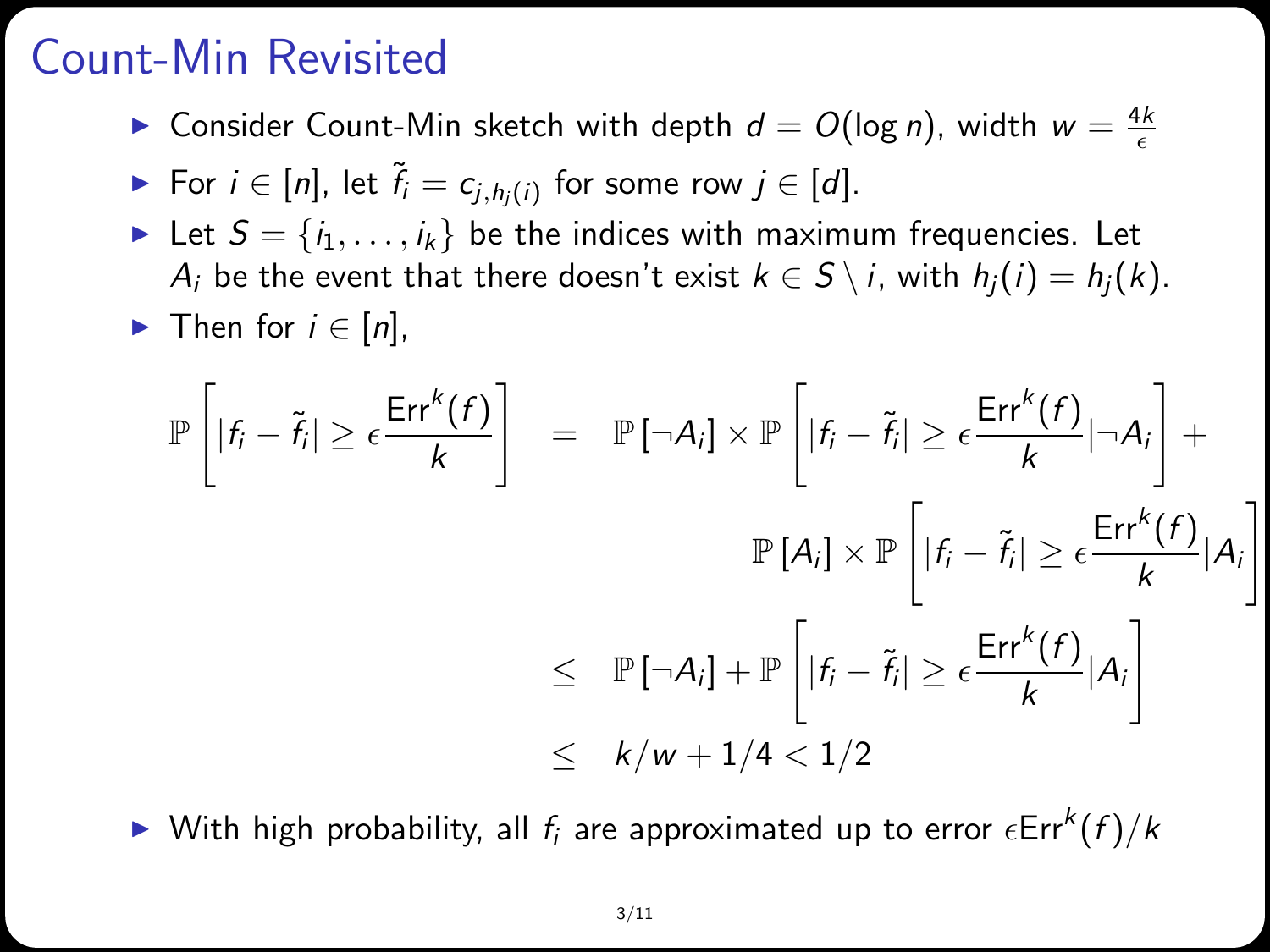# Sparse Recovery Algorithm

**Consider a Count-Min sketch with depth d and width**  $w = 4k/\epsilon$  $\blacktriangleright$  Let  $f' = (\tilde{f}_1, \tilde{f}_2, \ldots, \tilde{f}_n)$  be frequency estimates where for all  $i$ 

$$
|f_i - \tilde{f}_i| \le \epsilon \frac{\mathsf{Err}^k(f)}{k}
$$

Let  $\tilde{g}$  be  $f'$  with all but the kth largest entries replaced by 0. ► Lemma:  $\|\tilde{g} - f\|_1 \leq (1 + 3\epsilon) \mathsf{Err}^k(f)$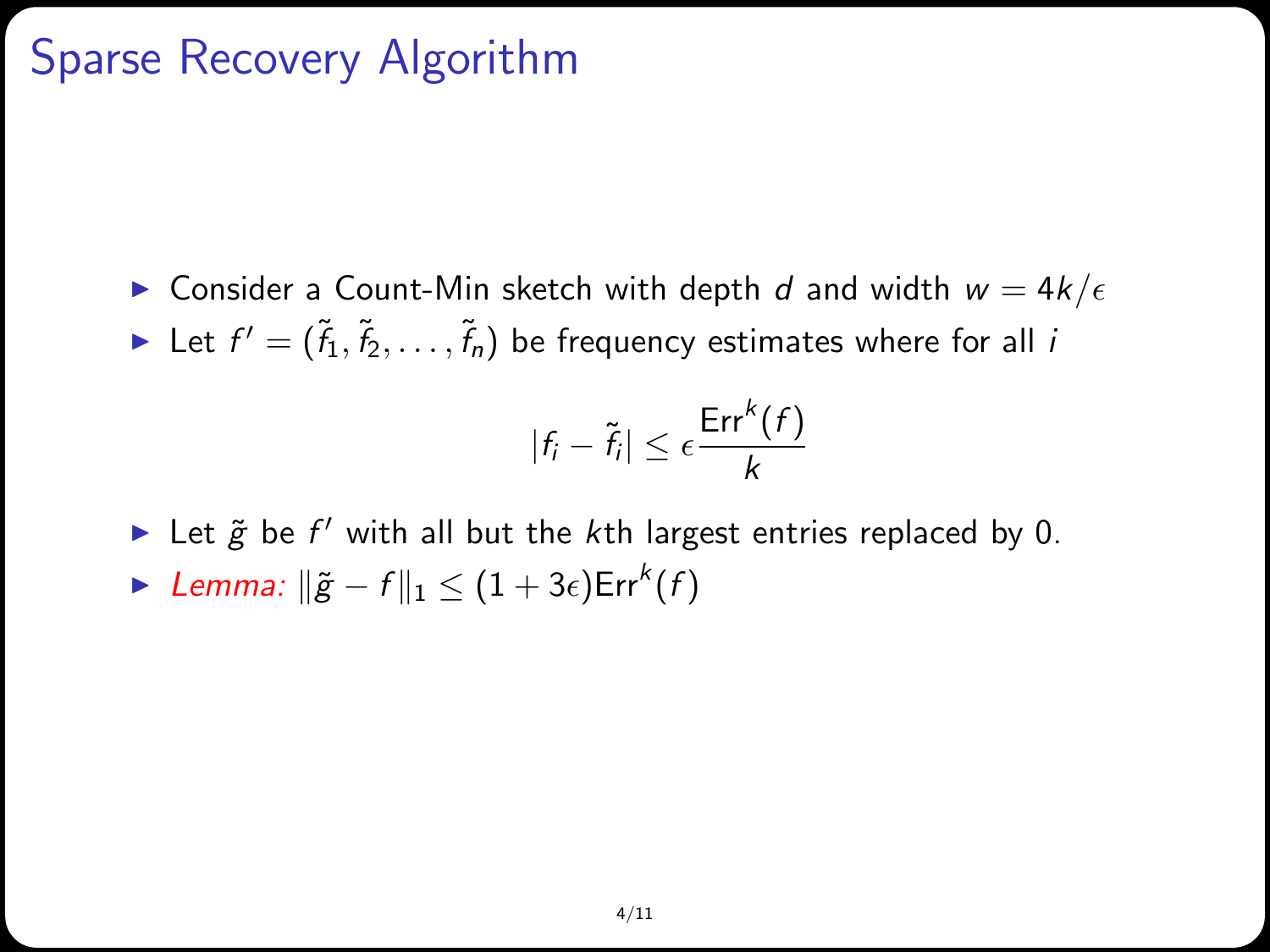# Proof of Lemma

- ► Let  $S, T \subset [n]$  be indices corresponding to largest values of  $f_i$  and  $\tilde{f}_i$ .
- For a vector  $x \in \mathbb{R}^n$  and  $I \subset [n]$ , write  $x_I$  as the vector formed by zeroing out all entries of  $x$  except for those indices in  $I$ .

 $\blacktriangleright$  Then.

$$
||f - f'_T||_1 \le ||f - f_T||_1 + ||f_T - f'_T||_1
$$
  
\n= ||f||\_1 - ||f\_T||\_1 + ||f\_T - f'\_T||\_1  
\n= ||f||\_1 - ||f'\_T||\_1 + (||f'\_T||\_1 - ||f\_T||\_1) + ||f\_T - f'\_T||\_1  
\n\le ||f||\_1 - ||f'\_T||\_1 + 2||f\_T - f'\_T||\_1  
\n\le ||f||\_1 - ||f'\_S||\_1 + 2||f\_T - f'\_T||\_1  
\n\le ||f||\_1 - ||f\_S||\_1 + (||f\_S||\_1 - ||f'\_S||\_1) + 2||f\_T - f'\_T||\_1  
\n\le ||f - f\_S||\_1 + ||f\_S - f'\_S||\_1 + 2||f\_T - f'\_T||\_1  
\n\le Err<sup>k</sup>(f) + keErr<sup>k</sup>(f)/k + 2keErr<sup>k</sup>(f)/k  
\n= (1 + 3e)Err<sup>k</sup>(f)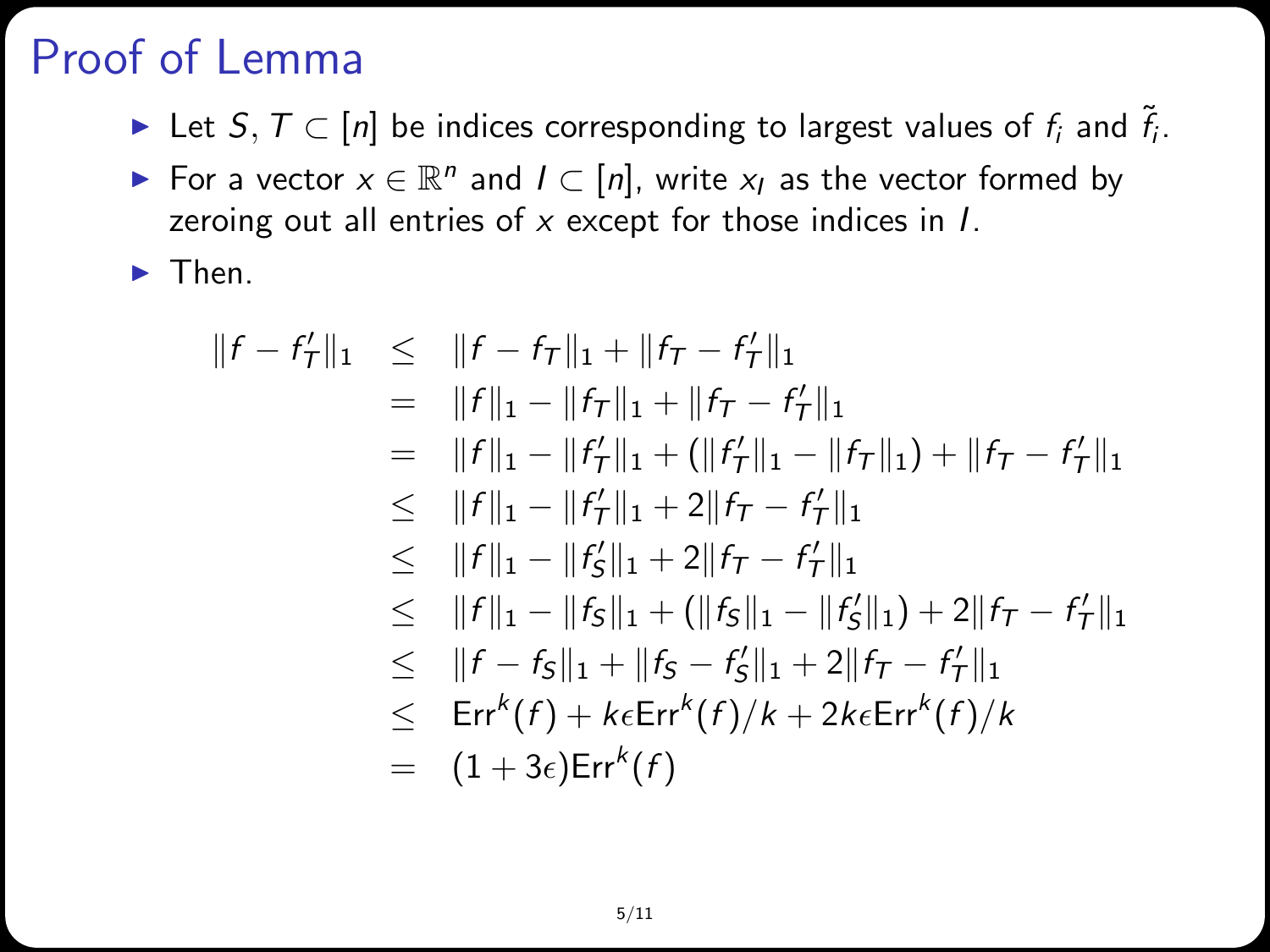## Similar Result for  $\ell_2$

► Goal: Find g such that  $||f - g||_2$  is minimized subject to the constraint that  $g$  has at most  $k$  non-zero entries.

• Define 
$$
\text{Err}_2^k(f) = \min_{g: ||g||_0 \le k} ||f - g||_2^2
$$

► Using  $O(\epsilon^{-2} k \log n)$  space, we can find  $\widetilde{g}$  such that  $\|\widetilde{g}\|_0 \leq k$  and

$$
\|\tilde{g}-f\|_2^2\leq (1+\epsilon)\mathsf{Err}_2^k(f)
$$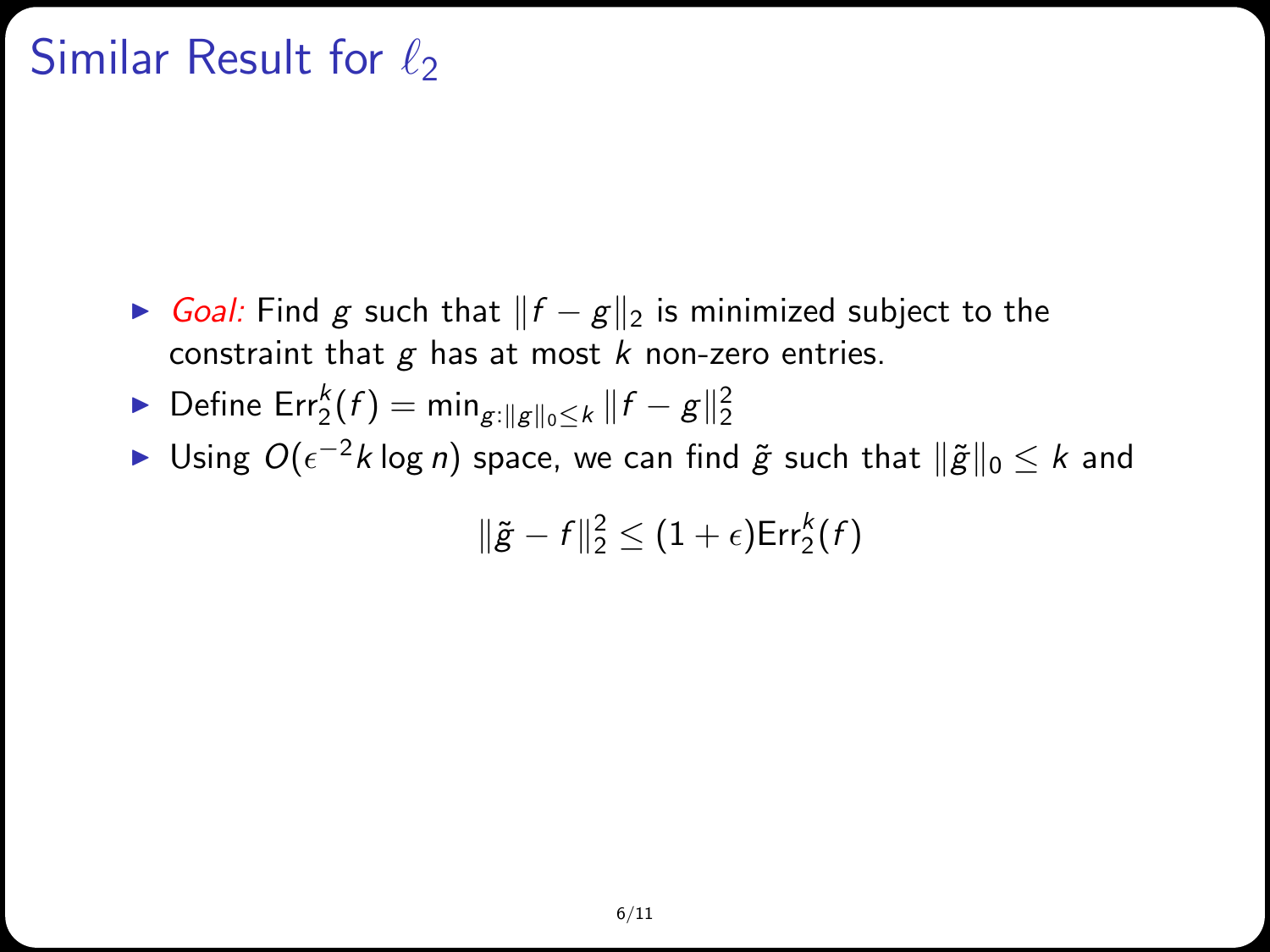# **Outline**

#### <span id="page-6-0"></span>[Wavelets](#page-6-0)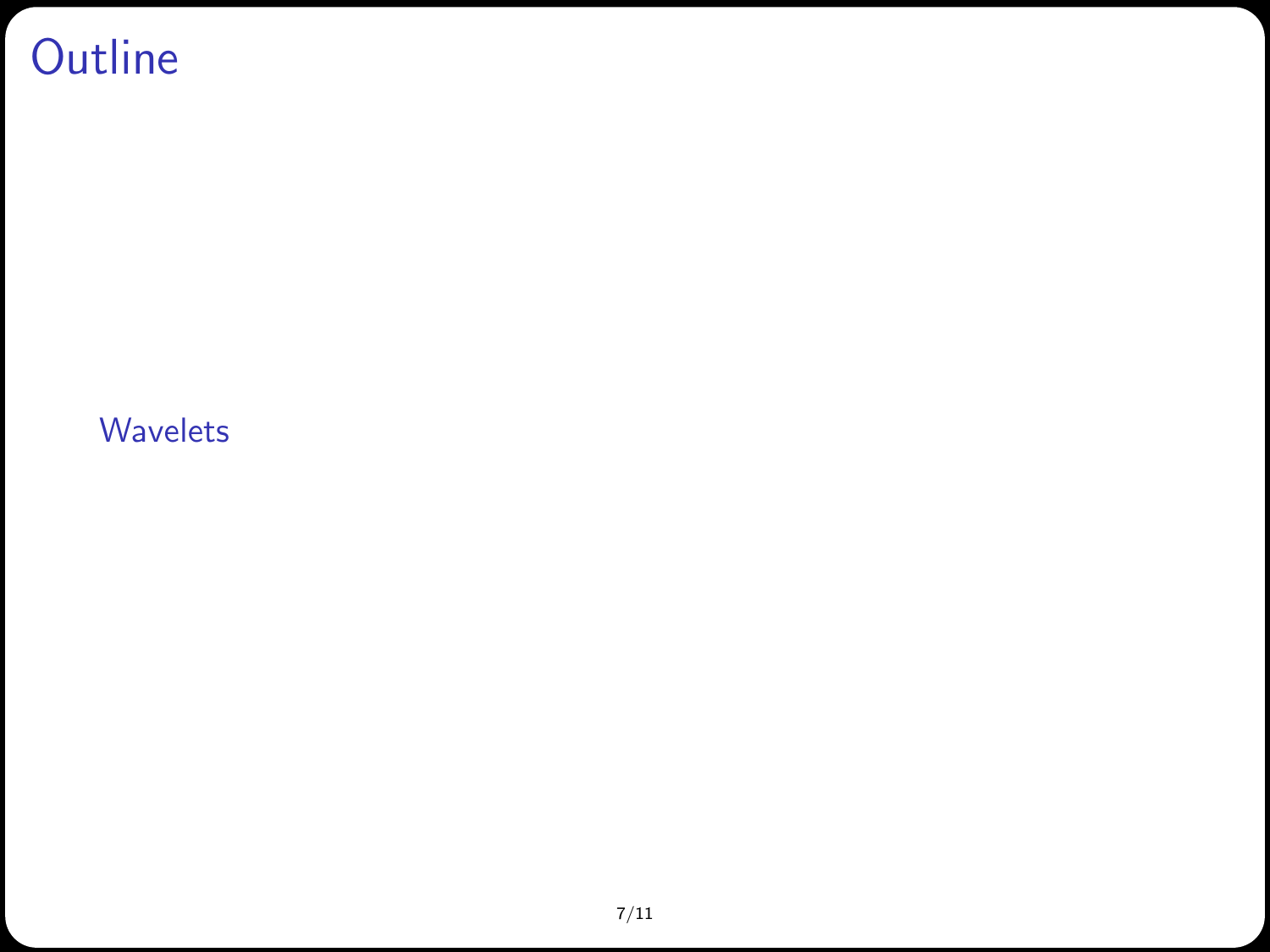#### Haar Wavelets

 $\triangleright$  Defn: For  $n = 8$ , Haar Wavelet basis consists of rows of the matrix.

$$
\mathit{M} = \left(\begin{array}{cccccc} \frac{1}{\sqrt{8}} & \frac{1}{\sqrt{8}} & \frac{1}{\sqrt{8}} & \frac{1}{\sqrt{8}} & \frac{1}{\sqrt{8}} & \frac{1}{\sqrt{8}} & \frac{1}{\sqrt{8}} \\ \frac{1}{\sqrt{8}} & \frac{1}{\sqrt{8}} & \frac{1}{\sqrt{8}} & \frac{1}{\sqrt{8}} & \frac{-1}{\sqrt{8}} & \frac{-1}{\sqrt{8}} & \frac{-1}{\sqrt{8}} \\ \frac{1}{\sqrt{4}} & \frac{1}{\sqrt{4}} & \frac{-1}{\sqrt{4}} & \frac{-1}{\sqrt{4}} & 0 & 0 & 0 & 0 \\ 0 & 0 & 0 & 0 & \frac{1}{\sqrt{4}} & \frac{1}{\sqrt{4}} & \frac{-1}{\sqrt{4}} & \frac{-1}{\sqrt{4}} \\ \frac{1}{\sqrt{2}} & \frac{-1}{\sqrt{2}} & 0 & 0 & 0 & 0 & 0 \\ 0 & 0 & \frac{1}{\sqrt{2}} & \frac{-1}{\sqrt{2}} & 0 & 0, & 0 & 0 \\ 0 & 0 & 0 & 0 & \frac{1}{\sqrt{2}} & \frac{-1}{\sqrt{2}} & 0 & 0 \\ 0 & 0 & 0 & 0 & 0 & \frac{1}{\sqrt{2}} & \frac{-1}{\sqrt{2}} & 0 & 0 \\ 0 & 0 & 0 & 0 & 0 & 0 & \frac{1}{\sqrt{2}} & \frac{-1}{\sqrt{2}} \end{array}\right)
$$

and for  $n = 2^r$ , the construction generalizes in the natural way.  $\triangleright$  Note that the basis is orthonormal and  $MM^T = M^T M = I$ . Hence, any signal  $f \in \mathbb{R}^n$  can be expressed in the Haar basis.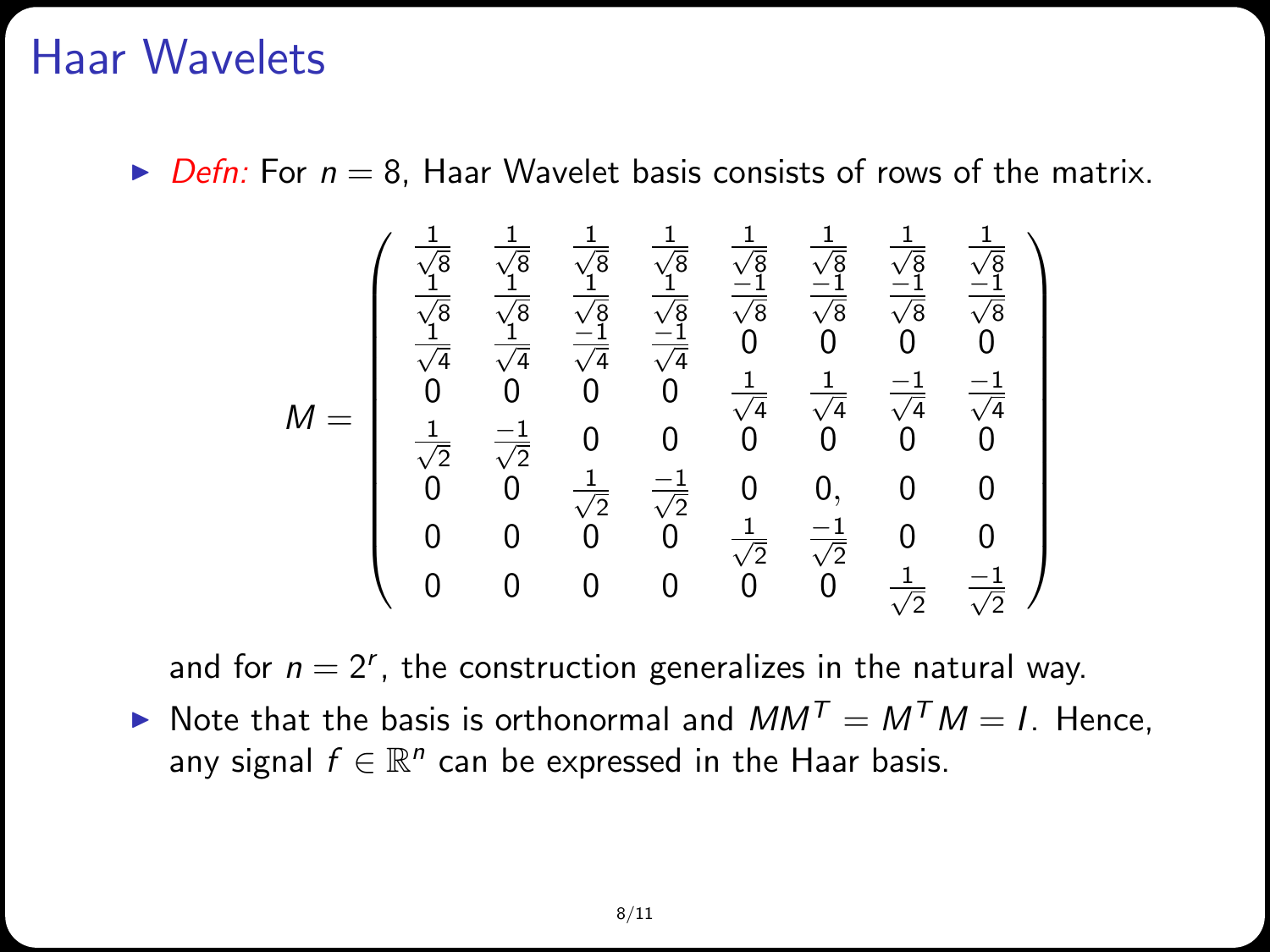#### Sparse Representation in Haar Basis

 $\blacktriangleright$  Let  $\mathcal{H} = \{\phi_1, \ldots, \phi_n\}$  be the Haar basis.

► Goal: Find g that minimizes  $||f - g||_2$  subject to the constraint that  $g$  can be expressed as the sum of at most  $k$  Haar basis vectors, i.e.,  $g$  is  $k$ -sparse in the Haar basis.

$$
\blacktriangleright \text{ Write } f = \sum_i \lambda_i \phi_i \text{ where } \lambda_i = \phi_i \cdot f.
$$

Suppose 
$$
g = \sum_{i \in I} \mu_i \phi_i
$$
 for some  $I \subset [n]$  of size at most k.

 $\blacktriangleright$  Then

$$
||f - g||_2^2 = \sum_{i \in I} (\lambda_i - \mu_i)^2 + \sum_{i \notin I} \lambda_i^2
$$

Hence, we want to find k values of i that maximize  $\mu_i = \phi_i \cdot f$ .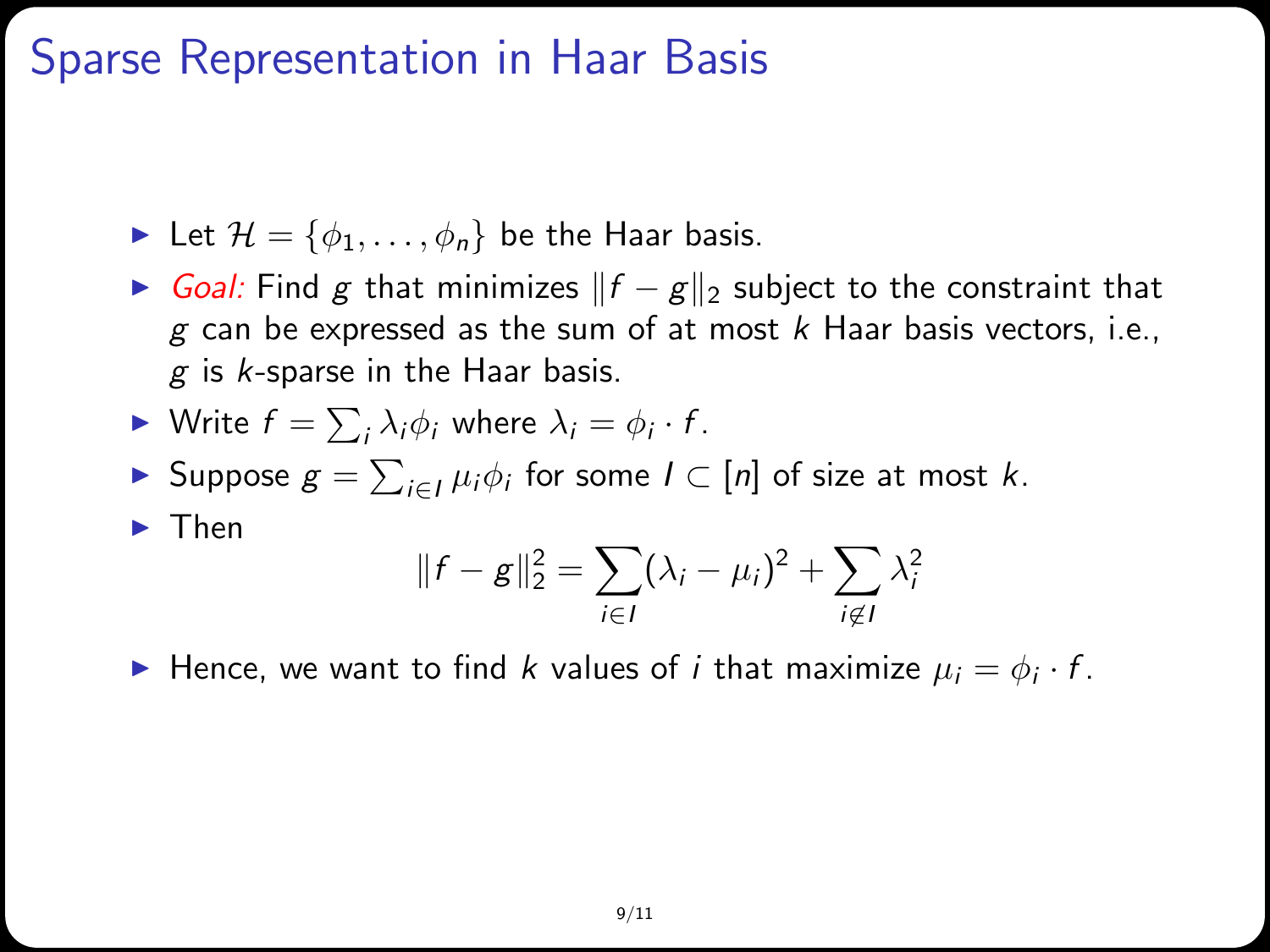# Time Series Model

- In Suppose coordinations of f are presented in order  $\langle f_1, f_2, \ldots, f_n \rangle$ . This is called the *time-series model*.
- **Can easily compute**  $\mu_i = \phi_i \cdot t$
- $\blacktriangleright$  At any given time,
	- ► We've calculated  $\mu_i$  exactly for some  $i \in A$
	- ► We've calculated  $\mu_i$  partially for some  $i \in B$
	- $\triangleright$  We haven't started computing  $\mu_i$  for  $i \notin A \cup B$
- Elemma: The size of B is at most  $log_2 n$ .
- Algorithm: Maintain only the k largest values of  $\mu_i$  for  $i \in A$ .
- $\triangleright$  We find the optimal k term representation in  $O(k + \log n)$  space.